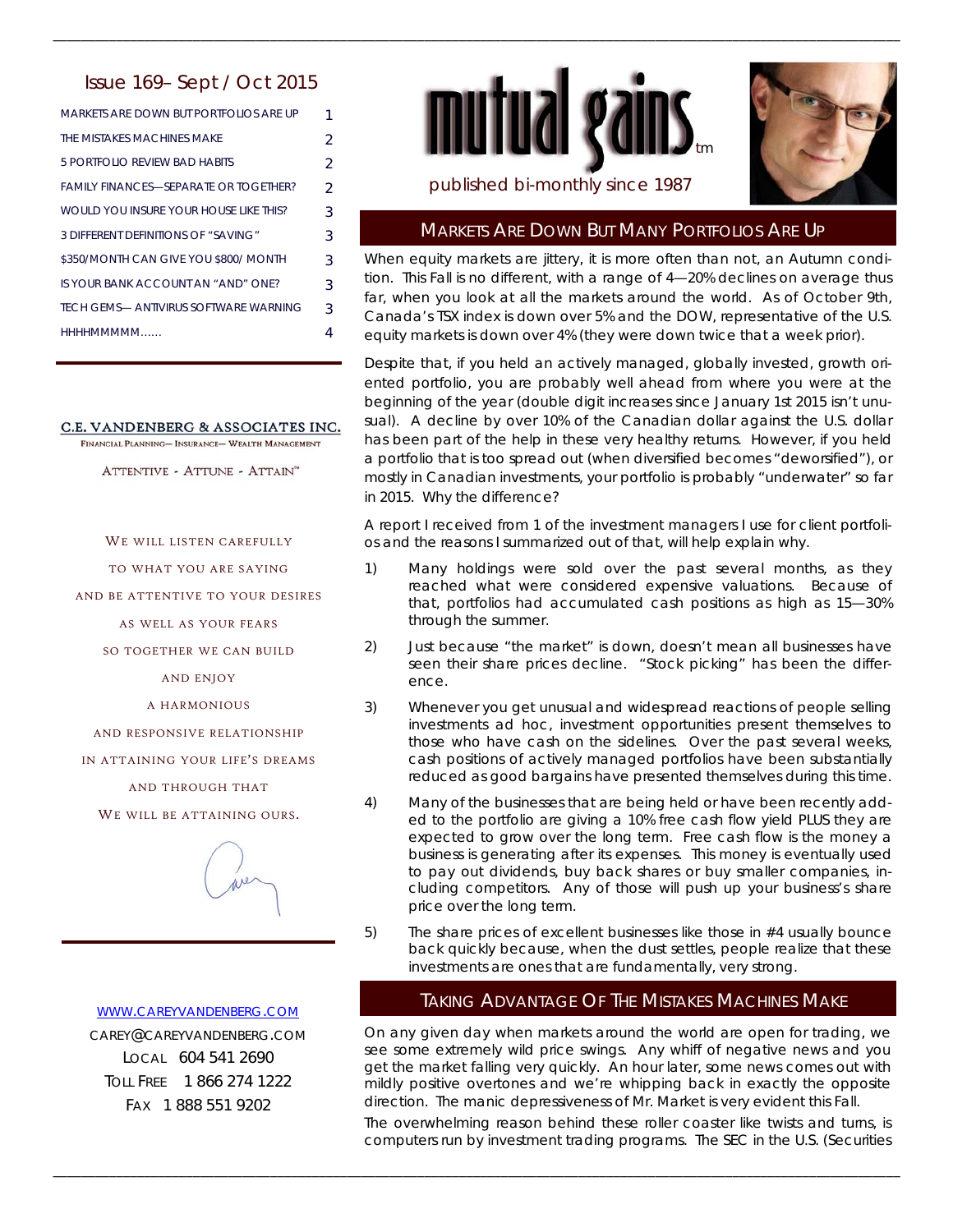### Page 2

*(Continued from page 1)* 

and Exchange Commission) estimates that 50% of investment buys and sells are done by computers, run by programs. These programs are all "looking" for the same things, and thus a herding effect takes place. Through this, an excellent business may get indiscriminately sold, despite the news that triggered the computer to sell, having absolutely no bearing on this highly profitable business. Smart money (active, human investment managers) can take advantage of the herding. They can do so because they possess a valuable trait that robots don't have. It's called common sense.

\_\_\_\_\_\_\_\_\_\_\_\_\_\_\_\_\_\_\_\_\_\_\_\_\_\_\_\_\_\_\_\_\_\_\_\_\_\_\_\_\_\_\_\_\_\_\_\_\_\_\_\_\_\_\_\_\_\_\_\_\_\_\_\_\_\_\_\_\_\_\_\_\_\_\_\_\_\_\_\_\_\_\_\_\_\_\_\_\_\_\_\_\_\_\_\_\_\_\_\_\_\_\_\_\_\_\_\_\_\_\_\_\_\_\_\_\_\_\_\_\_

## 5 PORTFOLIO REVIEW BAD HABITS

Our own psychology and feelings can have a detrimental effect on our finances. Here are a 5 of them:

- 1) Feeling Too Good About Your Wealth— Over the past 4 years, things have gone up almost in a straight, uninterrupted march (until the interruption in the last few months). The same has been happening for several years, especially in the Greater Vancouver area, where we've seen never-ending home price increases. All of this gives a bloated sense of financial well being. Human tendency of this wealth effect is to spend more or to ease up on saving, through RRSP contributions and the like. As well, if you are using your portfolio to provide income, you may be inclined to withdraw more from it. Go ahead and feel good, applying prudence to your actions, being full aware, things can stumble significantly and violently when you least expect it (not when you most do).
- 2) Getting Frustrated With Portfolio Parts That Are Underachieving— A well structured portfolio is made up of pieces where when one part of the portfolio zigs, the other zags. It's easy to forget about when times were painful or when times were euphoric. Just because a holding in your portfolio doesn't seem to be doing as well as other parts, doesn't mean it needs replacing. Revisit why you put that holding in your portfolio in the first place.
- 3) Digging Through Reams Of Data— The internet age gives us more data than we need and with all that data, a difficulty in discerning what is the important data. The role of an Investment Advisor and / or Financial Planner is to sort through all of that however, ask questions when you have them. Annual reviews condense that data into the only data that really matters which is answered in the question, are you on track?
- 4) Too Much Monitoring—With 24/7 access to our portfolios online, we can get caught up in checking our portfolio too often, even every day. Ironically enough though, benign neglect of your portfolio actually beats too much monitoring (see Hhhmmm section, page 4, point 2 on how too much intervention hinder our success).

### FAMILY FINANCES—SEPARATE OR ALL TOGETHER?

It has been sighted that money is probably the biggest issue that will take down a marriage. How you handle your family finances can be the make or break of this immensely valuable relationship.

Many couples I work with earn and do what they want with their own money, but contribute to the household financial account and work together on any other joint ventures, like a home purchase or holiday excursions. This way they don't have to answer to the other for what they are spending their money on, which can alleviate a lot of fights, particularly if the 2 have completely different spending habits or upbringing on how to handle finances.

The other way to handle finances is like a family corporation. All the money earned goes into the corporate coffers and you have a family CFO (Chief Financial Officer) or Comptroller that handles all bill paying and to a large degree, directs the family's finances. You sit down and agree to the responsibilities each has and recognize each others tendencies to either be "spendy" or tightfisted. Both of these personality traits can be far leaning, so a bit of introspection is vital. This simply means, acknowledging that you might be a bit too much one way when often the tendency is to think the other is wrong in their approach. Willingness to lean a bit more in the other's direction, will help make things work cohesively and your marriage will be stronger and more fulfilling because of it.

# DO YOU INSURE YOUR HOUSE FOR LESS THAN IT IS WORTH?

For many of us, our homes are one of our biggest financial assets. Because of that, we insure it for its full replacement value against anything bad happening to it, like a fire. We do the same with our car because, should it be written off due to something beyond our control, it could be painful to shell out money to replace it.

The irony is, I often see people not insuring their own earning power. If something happens to you that stops your ability to earn an income (ie death or disability), how will your family's lifestyle keep afloat? If your family relies on 2 incomes to pay for all the things you all enjoys every day, and either of you dies prematurely, or can't work either temporarily or for the rest of their life, what happens when 1 income stops because of it?

The amount of life insurance you may need is directly related to the amount of income your family would lose should you pass on today. Just paying off your mortgage balance usually won't do much. With disability or "income replacement" insurance, you would normally need to insure 2/3rds of your monthly income. If you don't have coverage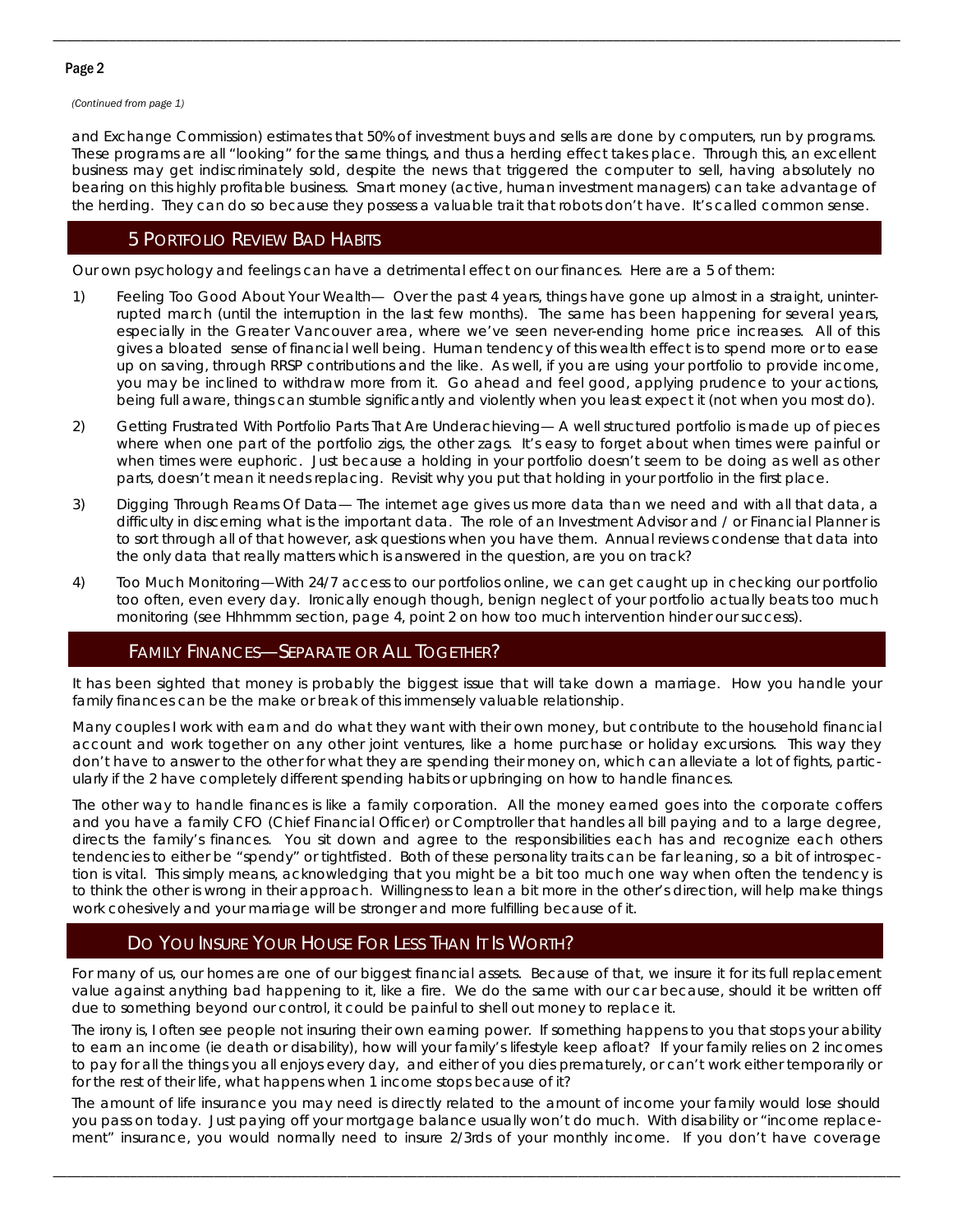through your employer, it is vital that you get your own coverage. I can give you direction on all of those areas.

### 3 COMPLETELY DIFFERENT DEFINITIONS OF "SAVING"

#1 Not Spending— You may heard friends or family talk about how they saved money by quitting their latte habit. They have cut an expense by cutting out something that they can do regularly and can stop with a minor habitual adjustment. If however, the "saving" isn't re-directed to accumulate in an account, everything that you saved by quitting your latte habit can start to leak out through spending elsewhere. One habit is now simply getting more.

\_\_\_\_\_\_\_\_\_\_\_\_\_\_\_\_\_\_\_\_\_\_\_\_\_\_\_\_\_\_\_\_\_\_\_\_\_\_\_\_\_\_\_\_\_\_\_\_\_\_\_\_\_\_\_\_\_\_\_\_\_\_\_\_\_\_\_\_\_\_\_\_\_\_\_\_\_\_\_\_\_\_\_\_\_\_\_\_\_\_\_\_\_\_\_\_\_\_\_\_\_\_\_\_\_\_\_\_\_\_\_\_\_\_\_\_\_\_\_\_\_

#2 Putting Money In an Excellent Place— You look back at how much you were able to save in your RRSP through monthly contributions, or you have accumulated a home buying fund. You intentionally and continually took the money you didn't spend and put it away somewhere to be used at a later date. There are wide range of "good" places to put that money, however some are simply better than others. With the help of an Advisor, find that Excellent place.

#3 Getting a "Deal" - Spending money on a product or service that you weren't planning on purchasing previously, but the deal is so good and you are "saving" so much money, that you just have to pull the trigger. Groupon, Canadian Tire flyer and other advertising are there to separate you from your money. The net result is you are actually increasing your spending rather than saving.

## HOW SAVING \$350 / MONTH CAN GIVE YOU \$800 / MONTH

If you want your money to work for you instead of you going out and working for your money, you have to start with this 1 foundation action item: be intentional about setting up an automatic, monthly investment into an RRSP, TFSA or other investment plan.

\$350 / month over 15 years is a total of \$63,000 redirected from money that you normally would have spent on things that will probably be long gone (in a landfill somewhere) to a portfolio that can give you back \$192,000\*. This is postponing some of today's spending pleasure to get even more spending pleasure in the future.



**Hypothetical 'Retire Early' Fund** 

To make your financial future better, all you have to do is set up a monthly investment plan. It doesn't matter the amount as this pow-

erful habit alone will improve your future financial position and make you feel much more relaxed today.

#### \*Assumes a return of 6.5% compounded annually

# IF YOUR JOINT BANK ACCOUNT IS "AND" YOU MIGHT WANT TO CHANGE IT

You have a joint bank account with your spouse. All your income is directed into it and all your expenses and savings are paid out of it. It is the foundation you use in managing all of your family's finances.

Not all joint accounts are set up the same however. Most accounts are set up where either person can make any transactions on the account without the signature of the other. If the account has both names on it (ie Carey Vandenberg Cheryl Vandenberg), then your account is set up this way. If however, you have both your names with an "and" or "&" in between them, you probably have an account that could put your family's finances in a precarious position should something happen to either of you. In some cases, with an account set up with an "and" or "&" between the account holders names, you may need your spouses signature as well as your own.

I have come across this a few times in reviewing client's financial situations and because of it, I'd suggest checking your own bank account to see how it is set up.

# TECH GEMS— ANTIVIRUS SOFTWARE (WHY YOU SHOULD CHANGE WHAT YOU USE)

I received an email from our office's tech guy, saying he had been getting emails from me that looked like someone was "spoofing" my email. This happens when malware gets into your computer and makes it do things you may not want it to. In this case, sending emails from my account to people in my address book (my apologies if you got one).

I quite enjoy keeping informed about technology and on occasion have changed what programs our office uses based on the ever changing ratings of all the available programs out there. I have used various antivirus software programs in the past. AVG and Avast are 2 that I had used previous, and for extended period of times because of their very good ratings…. At that time.

Needless to say, we've changed what we use in our office…. again. I suggest you revisit what you use for antivirus. Check out PCMag.com for the latest reviews and make the necessary changes to protect yourself.